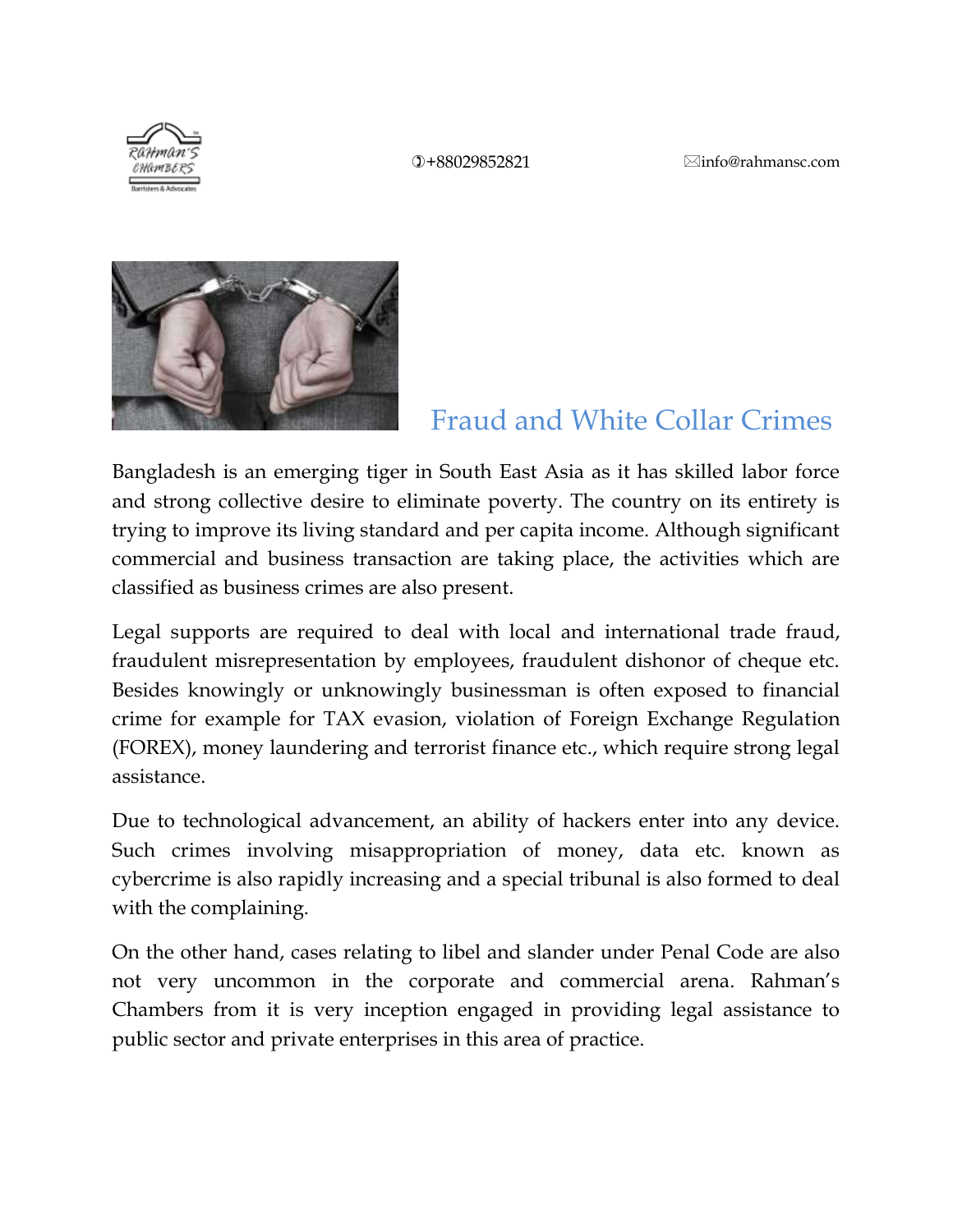

*Mr. Rahman with Mr. Liu Shuang Chuan, CEO of How Are You Textiles Ltd in an event organised by Chambers in 2012.*





*"Their response times are excellent and they make you feel generally very well informed." – Chambers & Partners, 2019.*

The 'very responsible, responsive and knowledgeable' Mohammed Forrukh Rahman heads the firm."

Rahman"s Chambers is one of the market leaders in analyzing, identifying and prosecuting and defending critical and complex fraud cases with high success record. We have successfully recovered dues originally fraudulently misappropriated within 6 months by prosecuting before learned magistrate court. Our experience covers almost all types of white collar crimes.

"

Our lawyers advise concerning insider trading, market abuse, compliance, internal investigations, auditing, disciplinary matters, tax fraud and cybercrime. We assist companies and organizations preventively, before rules may have been breached, but we also offer support in the aftermath, where a breach has been established.

# The following works completed by Chambers successfully:

 We have successfully challenged a proceedings under Foods Safety Act 2013 brought before special magistrate court by filing quashment proceedings before Hon"ble High Court Division against KB Foods Ltd of Khan Bahadur Group.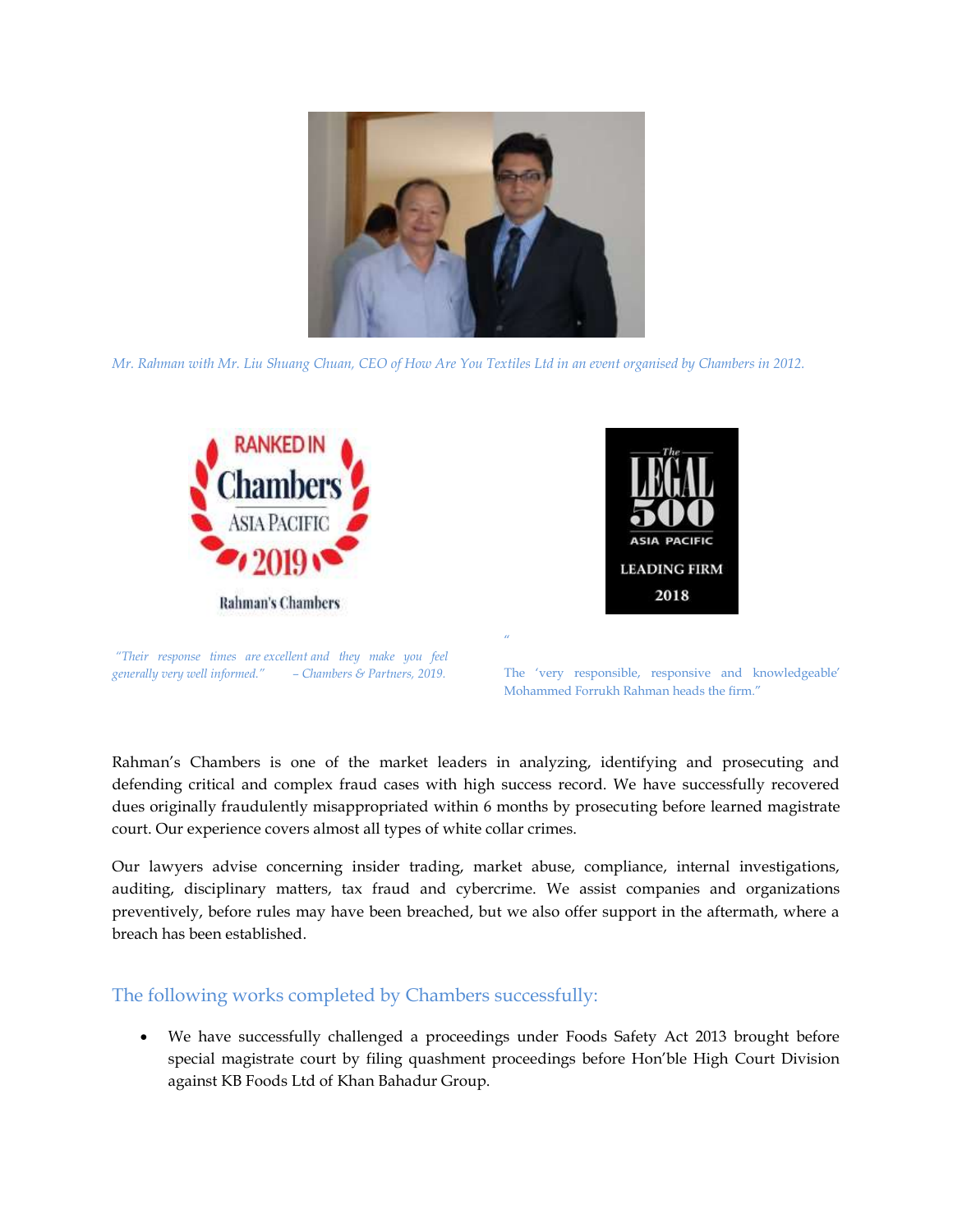- Rahman was involved in drafting several Foreign Exchange related circular as a member of legal counsel in a World Bank Project in the Central Bank.
- Successfully recovered payment under LC and sales contract for How Are You Textiles Ltd by bringing criminal proceeding which involves issues like violation of FOREX, UCP600, misappropriation, deception etc.
- Successfully obtained judgement and order in cheque dishonor cases for a leading Financial Institution in Bangladesh and another leading garments.
- Successfully advised a Major Foreign Investor from India in poultry sector over a number of libel issues. Successfully defended a leading Financial Institution in Bangladesh over a libel claim filed in District Court.
- Successfully able to secure arrest order in criminal cases filed against Ex-employee of Teijin Frontier Company Limited and a Major Foreign Investor from India in poultry sector.
- Successfully filed a Defamation case against an Ex-employee of a Major German investor in garments sector.
- Mr. Rahman, the head of the Chambers was involved in Drafting Money Laundering & Terrorist Finance Act 2005 & vetting Money Laundering Manual of Bangladesh Bank while he was a member of Legal Counsel, CBSP at Bangladesh Bank (Central Bank).
- Successfully handled money laundering case for the Central Bank.

## **Cheque Dishonour**

We acted for several companies in defending cheque dishonor cases in Magistrate Court, Session Court and High Court successfully. The Chamber has been dealing with this type of cases since very inception for Companies, Banks and Financial Institutions. Chamber has successfully obtained Judgment in favor of our Client in various occasions.

#### **Cyber Crime**

Cybercrime has emerged as a critical issue for all commercial organizations and for individuals. Modern forms of communication and data storage offer many advantages but also present challenges, exposing us to exploitation by those who seek to unlawfully acquire data or access to the technology to make illegal gain. To meet these challenges and threats, we have put together a team of experienced lawyers. Because of our crisis management background we are able to advise our client on the best strategy to manage and resolve problems with the minimum disruption and impact on your business.

The Chambers assist in the following ways:

- Counsel clients on regulatory issues involving information technology, data security, and
- Counsel clients on domestic and international privacy regulations, directives, and standards
- Filing and defending cases filed in cyber tribunal located in Dhaka Judge Court and
- Filing and defending cases filed in Cyber Appellate Tribunal.
- Produce proof and assisting with electronic evidence.
- Electronic signature Compliance.